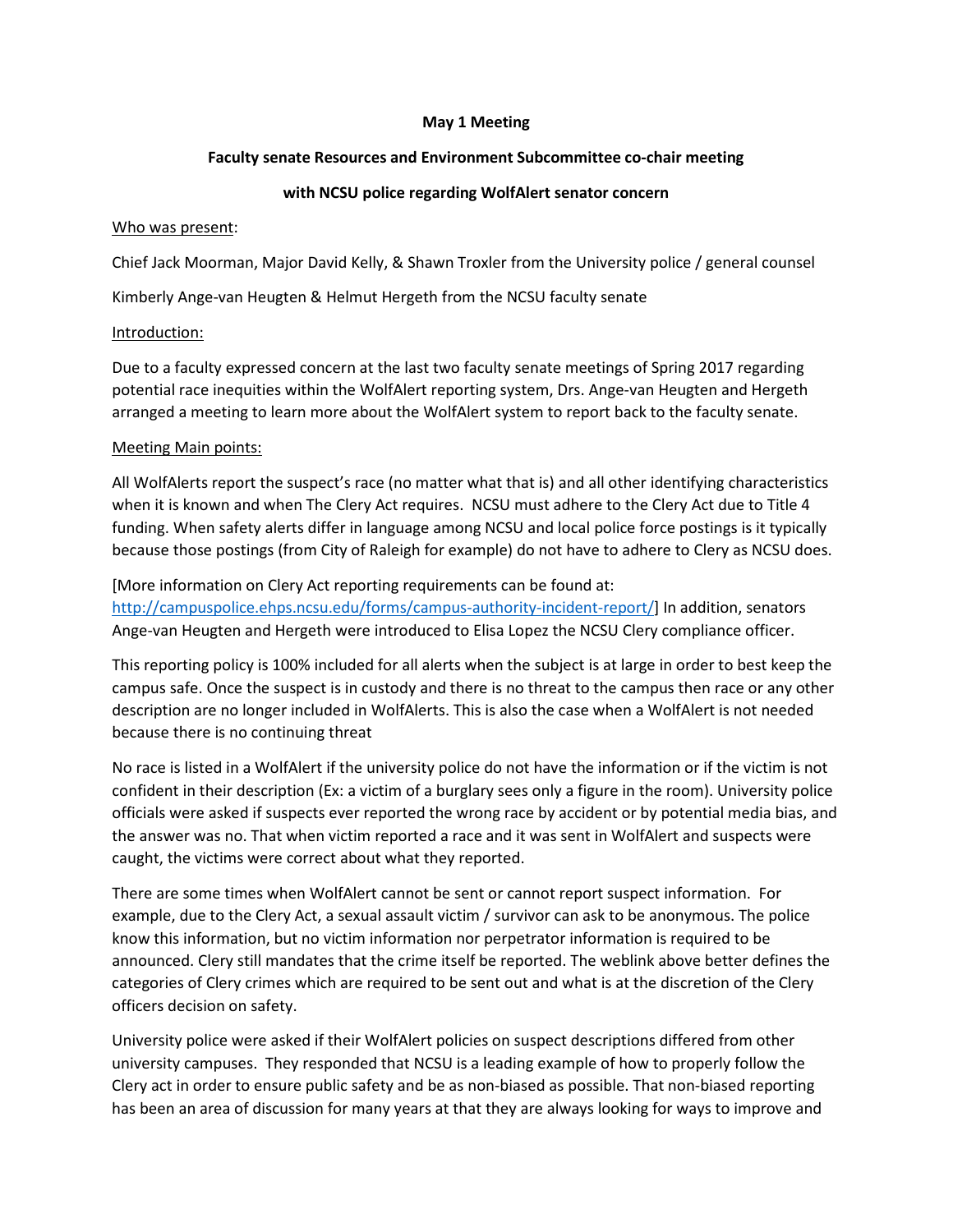keep the campus safe. There is a NACCOP conference yearly (National Association of Clery Compliance Officers) and the Clery handbook is over 300 pages. Different universities may interpret some parts of the handbook differently, but, again – NCSU is considered a leader in this area and NCSU is committed to use best practices in reporting as much as possible about every suspect at large in order to keep our campus safe – race / sex / clothing / hair / facial markings / etc. – (with photo or video when available). This information is, of course, only as good as the victim's report.

Currently, after years of discussion, NACCOP suggest using standard race descriptors at that is what NCSU does. NCSU did try using shade descriptors before (light to dark complexion) and it didn't work as well. The NCSU 911 and information center received a large increase in volume of phone calls for better explanations for the descriptors and this led to fear that the information was not helping catch the suspect and was using valuable resources unnecessarily.

The university police believe that the current descriptors in use have helped in catching many suspects and that would be more difficult to arrest if it was decided to limit the information that is released to the public about safety threats.

It has previously been mentioned that sometimes a WolfAlert with little suspect information "white male in grey hoodie" is so little information that it is better to not publish it. However, the university police does not agree with this statement. The officials say that this information (while limited) has led to leads and arrests because often the time of day is unique of human traffic (3am for example) and if someone saw the above mentioned white male jump into a white truck on a nearby street at 3am then that is a new lead and will help solve the case.

An NCSU student recently met with University police about his concerns that the WolfAlert system is potentially race biased. While meeting with this student, there was discussion about adding a sentence to the WolfAlerts that discrimination of any kind (race, gender, creed, etc.) at NCSU is not tolerated. However, our group did discuss the fact that WolfAlerts are already very long and wordy and that adding more disclaimers at the bottom may take the seriousness of the alerts away even more than what is currently feared.

The current information at the bottom of the WolfAlerts is there because the Clery Act requires providing safety tips to the university public. There has been discussion before that these tips sometimes appear to victim blame and that is never the attempt. They are simply trying to meet the standard of the law without having too much fluff and encourage everyone on campus to think about their safety.

The Assistant General Counsel explained that the descriptions are not a discrimination issue, but that vague description might support stereotypes, which is a very different issue. This issue is being addressed by the Citizens' Academy each Spring (a 3-hour program, one night for 8 weeks), the Coffee with a Cop programs in conjunction with multicultural student affairs in order to foster a better police and student relationship, and other communication efforts by Campus Polices as well as many other groups on campus. There are also several safety programming events across campus each year (dorm safety, etc.). The university police welcome all requests to speak at events, in classes and to meet with the university community. They welcome more faculty into the program to help share our insights and to learn more about what they do.